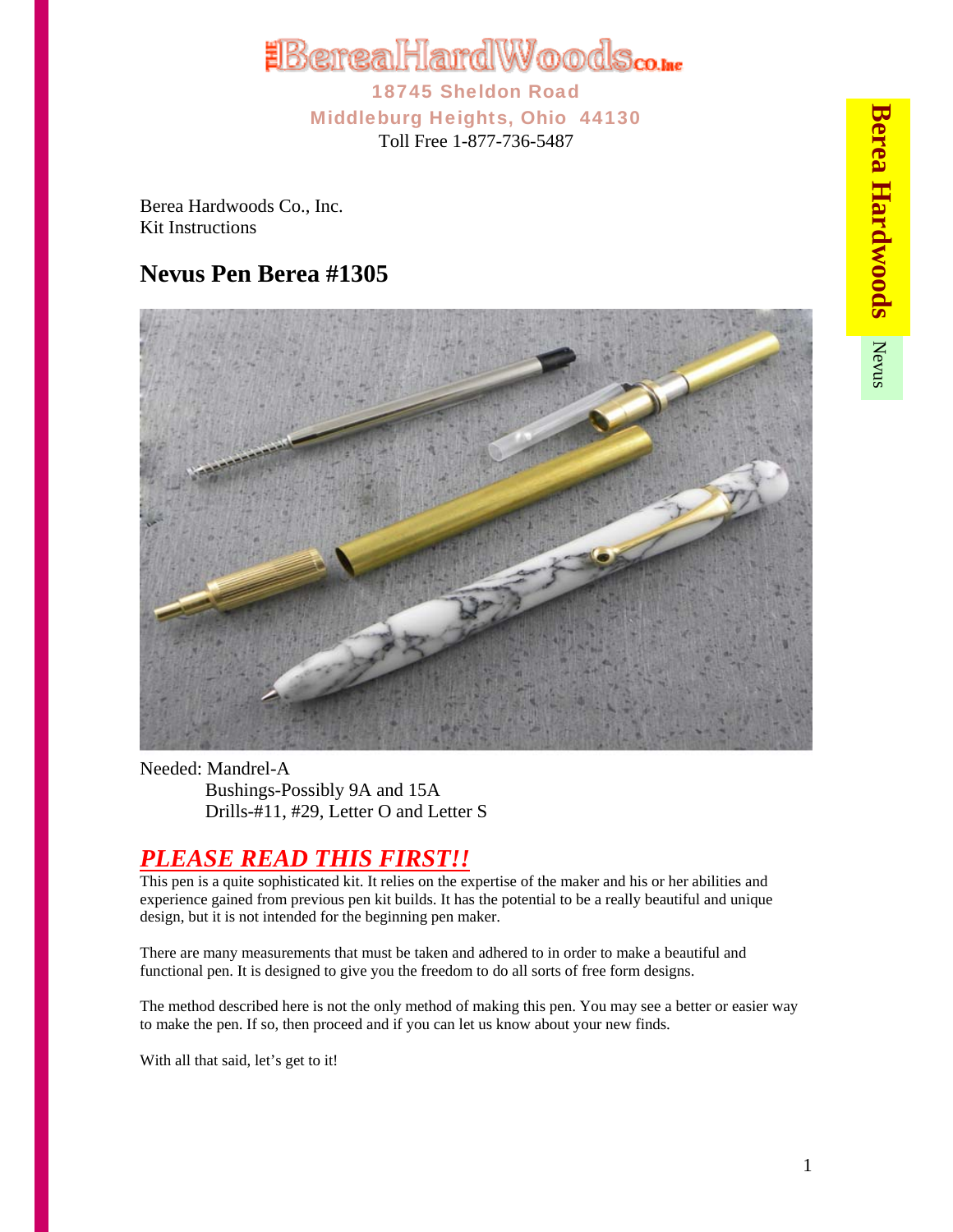### **Material Preparation and Pen Construction**



- 1. Cut your material the length of "tube  $1$ " + "tube  $2$ " + "the nib adaptor" + **about**  $\frac{1}{4}$ " to allow for the finial round over or other decoration you desire. DO NOT include the "tube 1 threaded bushing" as it will press inside tube 2.
- 2. Make a straight mark the length of your blank.
- 3. Now, measure the length of Tube  $2 +$  the nib adaptor. Mark this from one end of your blank and cut it on the mark. Lay the short piece, which will become the finial, aside for now.
- 4. Align the mark you made in step 2 with a reference mark made on your drilling vise.
- 5. Using an Letter S bit, drill a hole lengthwise through the blank to a depth of 93mm to 94 mm.
- 6. Remove the blank and mark the length of tube 2 from the end that is drilled.
- 7. Cut the blank at this point.
- 8. Return the short piece to the vise, with the hole up. Line up the mark on the blank with the reference mark on the vise.
- 9. Using an #29 bit drill a hole completely through the short piece.
- 10. With the piece still in the vise drill a #11 hole about 21 mm from the top of the blank. Remove the blank and try the nib adaptor in the blank. It should seat flush with the top with no brass protruding from the small hole. If the brass sticks out the small hole you can epoxy glue the adaptor in flush with the bottom and then, after the glue has set, remove a small amount of brass from the top of the adaptor with a sharp file.
- 11. Next, glue tube 2 into the long blank using epoxy glue and glue in the nib adaptor if you have not already done so. Lay these aside to set firmly.
- 12. Face both ends lightly. Just enough to clean them up. Clean the inside of the tube thoroughly.
- 13. Press the tube 2 threaded busing into the end of the long tube that will mate with the nib of the pen.
- 14. Screw the tube 2 assembly into the nib assembly tightly. If the fit is not flush then unscrew it and dress the pieces until they mate nicely.

#### **Turning**

- 1. With these 2 assemblies threaded together tightly slide a 9A bushing into the open end. Slide all of this onto an A mandrel until it stops.
- 2. If you have an adjustable mandrel then slide it back until the 9A bushing is touching the chuck. Remove the blanks and slide it a little further back, maybe 1/8", and tighten the mandrel.
- 3. If you do not have an adjustable mandrel then make up the open distance with spacers, again leaving a little bit of room so the mandrel does not touch the threaded bushing on the inside.
- 4. Now move the tailstock up to the little brass piece sticking out the end.
- 5. Tighten the tailstock, BUT not too tight. You don't want to deform the brass piece.
- 6. USE VERY SHARP TOOLS AND TAKE LIGHT CUTS. Shape and finish as desired.

#### **Turning and Assembling the Finial**